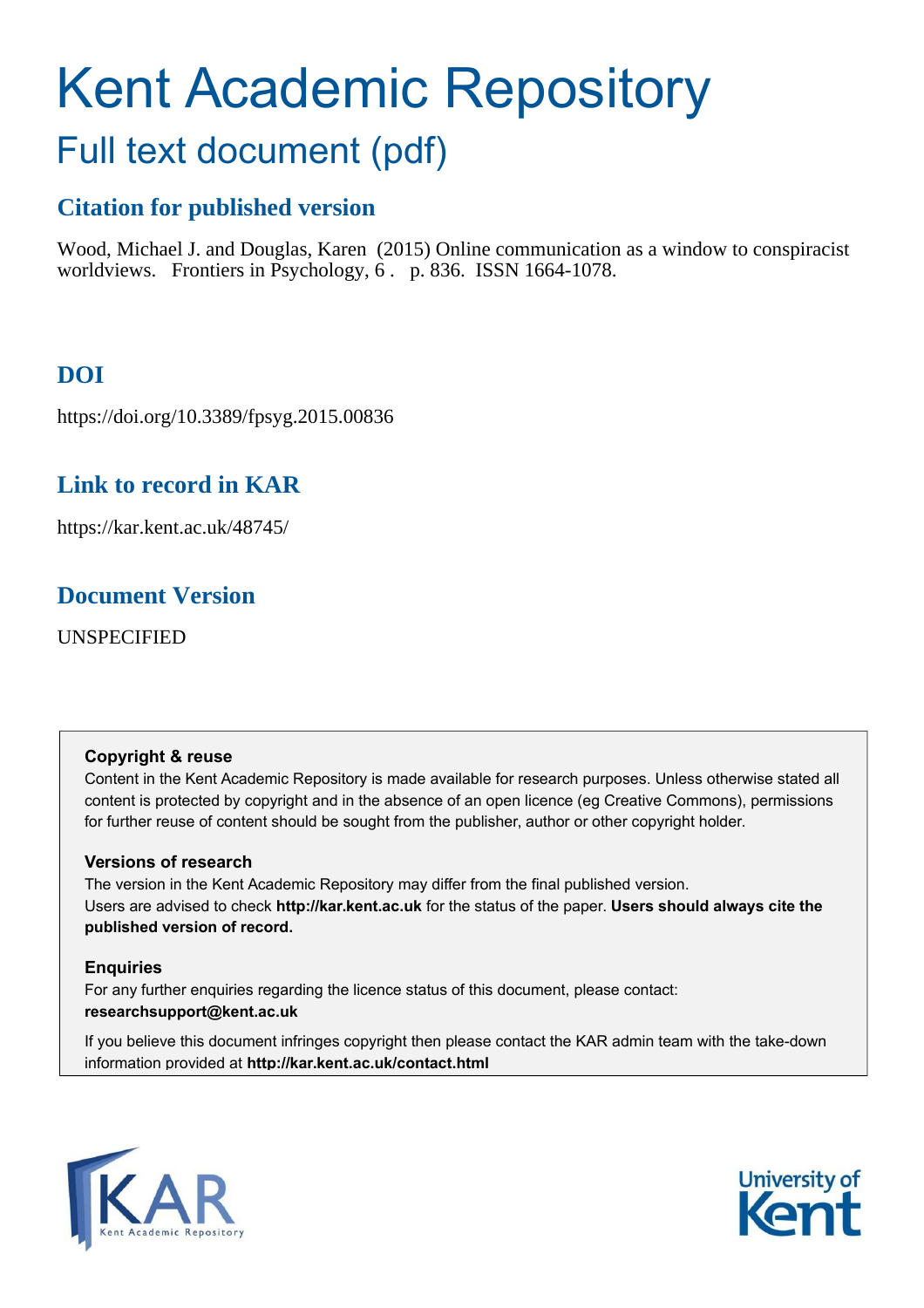

# [Online communication as a window](http://journal.frontiersin.org/article/10.3389/fpsyg.2015.00836/abstract) to conspiracist worldviews

#### [Michael J. Wood](http://community.frontiersin.org/people/u/56175)<sup>1\*</sup> and [Karen M. Douglas](http://community.frontiersin.org/people/u/76490)<sup>2</sup>

<sup>1</sup> Department of Psychology, University of Winchester, Winchester, UK, <sup>2</sup> School of Psychology, University of Kent, Canterbury, UK

In spite of the social stigma surrounding them, conspiracy theories are a common topic of public debate on the Internet. The content and tone of these discussions provide a useful insight into the structure of conspiracist belief systems and the psychological characteristics of those who believe and disbelieve in conspiracy theories. In this focused review, we relate patterns of behavior found in online comments to the broader research literature on the psychology of conspiracy theories. Most notably, as conspiracism has its basis in disbelieving a mainstream or received narrative rather than in believing a specific alternative, most conspiracist arguments tend to fall along those same lines. Finally, we examine the implications of this methodology for future research into online discussion, particularly among hard-to-research populations.

Keywords: conspiracy theories, conspiracy mentality, computer-mediated communication, persuasion, projection, worldviews

# Introduction

By all accounts, **conspiracy theories** have been around for a long time. Contemporary speculation about assassinations, terrorist attacks, wars, medicine, and climate science follows on from a rich tradition—the witch panics of medieval Europe, rumors of Masonic conspiracies to destroy Christianity and monarchy, and long-standing suspicions that governments lie and cheat in order to maintain power. In conspiracist worldviews, the major forces in the world are not overt, but covert, hiding from the world at large as they move the pieces into place for their impending masterstroke [\(Hofstadter, 1964;](#page-6-0) [Byford, 2011\)](#page-6-1).

The Internet has been a particular boon for the spread of conspiracy theories. Online publishing is free, instantaneous, global, and unburdened by editorial control. Conspiracy theories, now unhindered by skeptical publishers and producers, can reach a wider audience than ever—and one does not need to seek them out to come across them [\(Klein et al., 2015\)](#page-7-0). They can be seen in the comment sections of many major news websites, for example, providing an underground counterpoint to the views expressed in the parent article (cf. [Sapountzis and Condor, 2013;](#page-7-1) [Harambam and Aupers, 2015\)](#page-6-2). As the visibility of conspiracy theories has increased, so too has the volume of research into the psychology of conspiracy belief. Although there was some early work on the subject in the mid- to late-twentieth century, most of what we know about belief and disbelief in conspiracy theories comes from research conducted in the past 15 years. Much of this research is correlational, so it remains largely unclear whether the identified variables contribute to conspiracy belief, are effects of conspiracy belief, or are associated with it for some other reason. Nevertheless, a general picture is emerging, and given the right information we can predict with reasonable certainty the degree to which someone sees conspiracy as the driving force in human history.

### **OPEN ACCESS**

#### *Edited by:*

Axel Cleeremans, Université Libre de Bruxelles, Belgium

#### *Reviewed by:*

Matt Motyl, University of Illinois at Chicago, USA Roland Imhoff, University of Cologne, Germany Michal Bilewicz, University of Warsaw, Poland

#### *\*Correspondence:*



*Michael J. Wood* completed his PhD at the University of Kent, UK, and is currently working as a Lecturer in Psychology at the University of Winchester. His primary research interest is in why people believe and disbelieve in conspiracy theories, and he blogs occasionally on this subject at <http://www.conspiracypsychology.com> [michael.wood@winchester.ac.uk](mailto:michael.wood@winchester.ac.uk)

> *Received:* 18 August 2014 *Accepted:* 02 June 2015 *Published:* 17 June 2015

#### *Citation:*

Wood MJ and Douglas KM (2015) Online communication as a window to conspiracist worldviews. Front. Psychol. 6:836. doi: [10.3389/fpsyg.2015.00836](http://dx.doi.org/10.3389/fpsyg.2015.00836)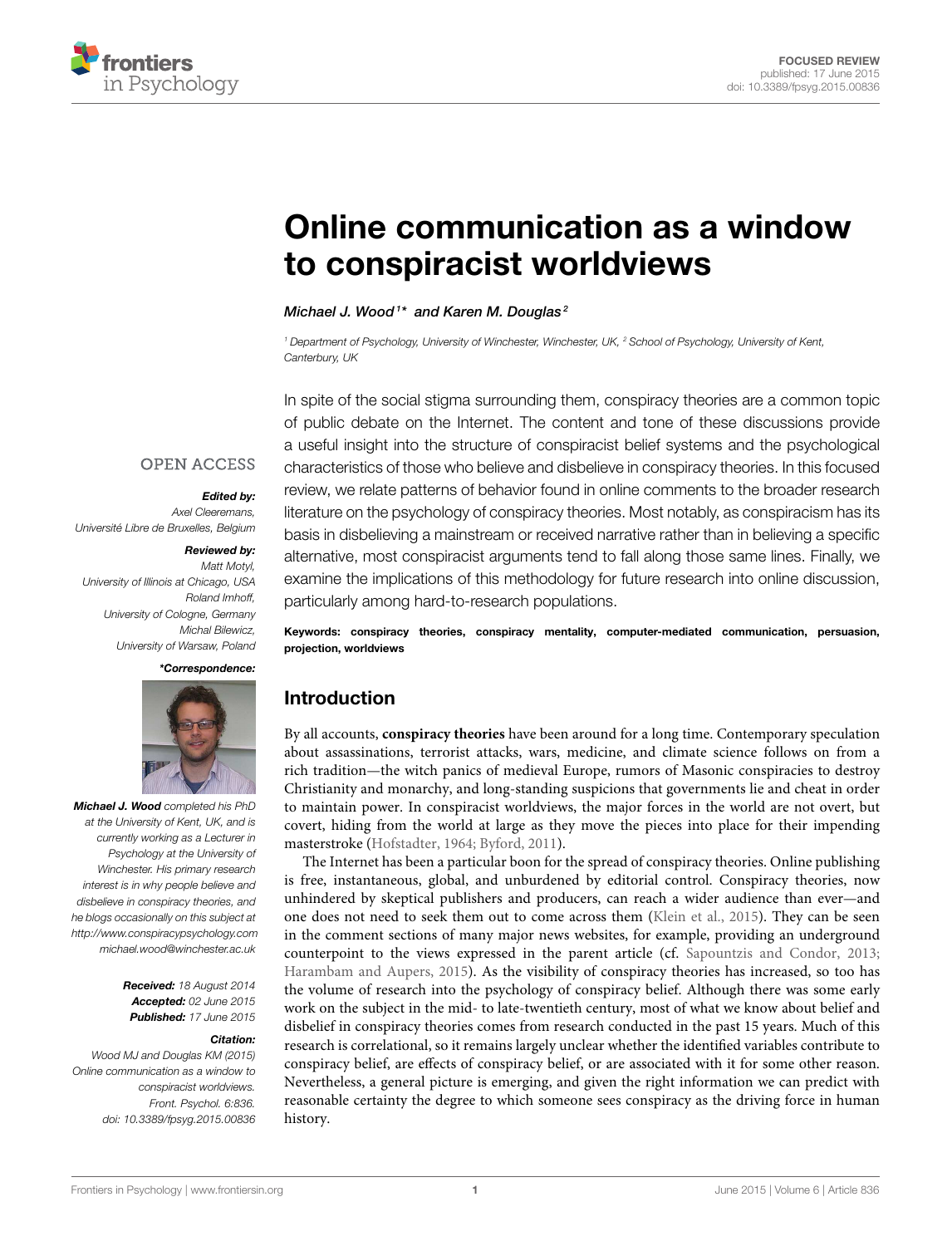#### KEY CONCEPT 1 | Conspiracy theory

An allegation regarding the existence of a secret plot between powerful people or organizations to achieve some goal (usually sinister) through systematic deception of the public.

In this focused review, we use the content of online discussions of conspiracy theories to place recent research findings into context. We review the methods and findings of a recent study [\(Wood and Douglas, 2013\)](#page-7-2) that examined Internet debates regarding 9/11 conspiracy theories, drawing conclusions from the way in which people choose to represent their beliefs to others and relating the findings of this study to the broader research context.

Given what we know about conspiracist worldviews, what can we expect about how people might try to convince others of conspiracy theories? A core concept here is projection—the tendency to use the self as a model for how others think and behave. Many social judgments rely on projection, including belief and disbelief in conspiracy theories. The degree to which someone believes that a conspiracy is behind a particular event (say, the death of Princess Diana) depends in part on whether they would carry out the conspiracy themselves if they were in the same position as the alleged perpetrators (Douglas and Sutton, [2011\)](#page-6-3). In other words, people may think "If I were in their position, I would have done it too," so then it is plausible that such a conspiracy actually happened.

Projection is also used in persuasion. We cannot see into others' minds, and we do not always know someone well enough to predict how they will react to something. In the absence of information about others, we tend to assume that they are more or less like us, and that their reactions to a certain stimulus will be similar to our own—in other words, we project (for a review, see [Robbins and Krueger, 2005\)](#page-7-3). When we know relatively little about our audience, we use the arguments that we ourselves find most convincing, and these tend to be the arguments that fit with our own worldview [\(Darwin et al., 2011;](#page-6-4) Newheiser et al., [2011;](#page-7-4) [Wood et al., 2012;](#page-7-5) [Lewandowsky et al., 2013\)](#page-7-6). This reasoning is the core of the current focused review. In the absence of information about what others might find convincing say, when arguing with an audience of complete strangers over the Internet—our arguments will tend to reflect our own beliefs and preconceptions. Thus, an attempt at persuasion can serve as an informative window into the mental life of the persuader.

In a recently published study [\(Wood and Douglas, 2013\)](#page-7-2), we made several predictions regarding the patterns of discourse in online arguments about conspiracy theories. Our hypotheses were based on the logic that in the absence of information about the target of persuasion, arguments are essentially projective. In other words, people's chosen arguments reflect their own belief systems.

Conspiracy theories regarding 9/11 presented themselves an ideal subject of study for this type of analysis. These theories generally allege that the 9/11 attacks were perpetrated by elements within the U.S. government, intelligence agencies, and/or Israel, and falsely blamed on Middle Eastern extremists. Common claims include that the Twin Towers and World Trade Center 7 were destroyed by demolition charges planted ahead of time, that the Pentagon was hit by a missile or drone rather than a passenger jet, and that United Airlines Flight 93 was shot down by a fighter jet or surface-to-air missile. While they are not a majority view in Western nations, unlike the alternative theories regarding the death of President John F. Kennedy [\(Swift, 2013\)](#page-7-7), 9/11 conspiracy theories are reasonably common and highly visible in the public sphere. The 9/11 Truth Movement produces a tremendous amount of output, including books, documentary films, the peer-reviewed Journal of 9/11 Studies, conferences, websites, advertising campaigns, and so on. Its adherents include prominent religious figures and heads of state, and there are many different and competing versions of events that circulate within the movement. In short, the conspiracist community surrounding 9/11 is large, diverse, and well-developed. It is an excellent example of twenty first-century conspiracy culture.

While there are many discussion forums, blogs, and news websites devoted to both advancing and debunking the arguments of the 9/11 Truth Movement, we decided to avoid these venues as a source for data in our recent study (Wood and Douglas, [2013\)](#page-7-2). There are a few reasons for this. First, we were primarily interested in persuasive communications—attempts at convincing another person of a particular interpretation of 9/11. In an environment where everyone more or less agrees that 9/11 was (or was not) an inside job, there is not likely to be much direct persuasive communication of this kind. Moreover, discussion in environments with a great deal of agreement among the participants can lead to group polarization—the tendency for like-minded groups and their members to develop more and more extreme opinions over time. The development of group polarization could in turn affect the level of hostility in communication (e.g., [Spears et al., 1990\)](#page-7-8). Finally, we considered it important to collect a reasonably large sample of both conspiracist and **conventionalist** comments, and websites catering to one group are unlikely to feature many postings from the other.

KEY CONCEPT 2 | Conventionalist explanation An account that attributes the cause of an event or social condition to overt processes or coincidence rather than to a hidden conspiracy.

As such, we extracted online comments from mainstream news websites. Although these sites inevitably take conventionalist positions, they attract large numbers of comments of both types, many of which are aimed at persuading undecided readers. Specifically, from four mainstream news websites, we collected all persuasive comments regarding 9/11 conspiracy theories from news articles on 9/11 from the second half of the year 2011. With the tenth anniversary of 9/11 happening that year, there were many articles on the attacks, their causes, their effects, and, of course, the conspiracy theories surrounding them. Whether the articles mentioned conspiracy theories or not, however, the comment sections would often include a spirited debate between conspiracists and conventionalists regarding the true cause of the attacks, providing a great deal of raw material.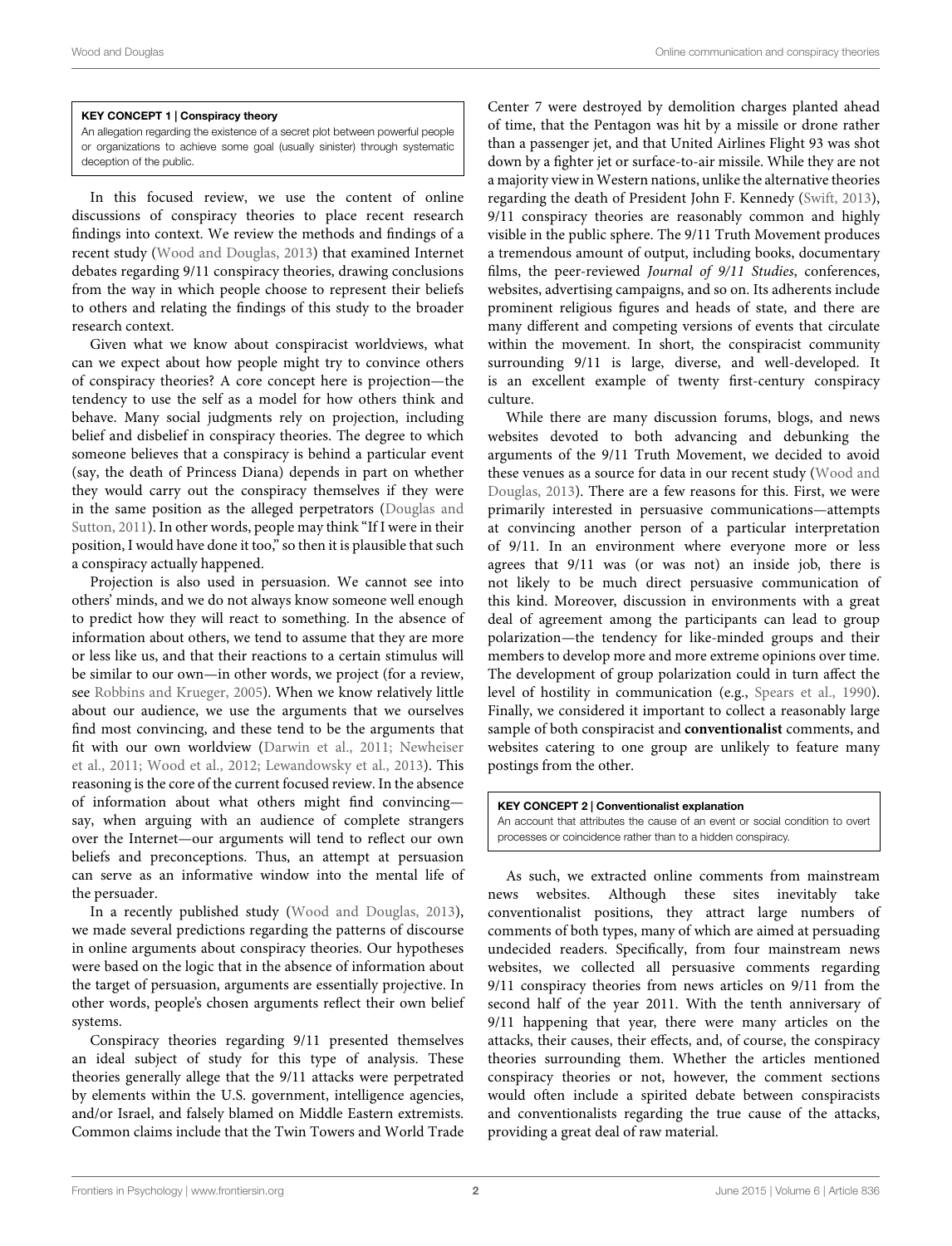In examining online debates about 9/11, we collected a large sample of 2174 comments from a variety of news websites. Our analysis of these comments revealed some noteworthy patterns regarding the nature of online discussion of conspiracy theories, and provided valuable insight into the minds of conspiracists and conventionalists. We measured several aspects of each comment, dealt with in each of the subsections below.

## Other Conspiracy Theories

In debating the various conspiracy theories regarding 9/11, it is relatively common for people to refer to other conspiracy theories, such as the assassination of President John F. Kennedy (JFK), as a reference point. Interestingly, the number of unrelated conspiracy theories mentioned favorably and unfavorably was different between conspiracist and conventionalist comments. On average, conspiracist comments mentioned about six times as many other conspiracy theories as being true as conventionalist comments did (0.12 vs. 0.02 per comment). Conventionalist comments, on the other hand, made about nine times as many negative references to other conspiracy theories as conspiracist comments did (0.18 vs. 0.02 per comment).

This replicates a classic finding in conspiracy psychology the tendency for conspiracy beliefs to be positively correlated with one another. In the most comprehensive analysis of the correlates of conspiracy theorizing to date, [Swami et al. \(2010\)](#page-7-9) were able to explain over 50% of the variance in beliefs in 9/11 conspiracy theories with a model incorporating a number of psychological variables. People were more likely to believe that 9/11 was an inside job if they were highly exposed to the relevant conspiracy theories, cynical about politics, disagreeable, and anti-authoritarian. The strongest predictor by far, however, was beliefs in other conspiracy theories. In fact, this is probably the most consistent finding of the research literature so far the more someone believes in one conspiracy theory, the more they tend to believe in others (see also [Goertzel, 1994;](#page-6-5) Swami et al., [2011;](#page-7-10) [Wood et al., 2012\)](#page-7-5). While this correlation may be attributable in part to the fact that many diverse conspiracy beliefs are predicted by the same variables [\(Sutton and Douglas,](#page-7-11) [2014\)](#page-7-11), many researchers have interpreted this key finding as evidence for a general conspiracy worldview, a belief system in which conspiracy is the dominant force in history and the truth of major events is hidden from the public as a matter of course [\(Goertzel, 1994;](#page-6-5) [Imhoff and Bruder, 2014\)](#page-7-12). This worldview or thinking style, sometimes referred to as **conspiracist ideation** (e.g., [Lewandowsky et al., 2013\)](#page-7-6), is characterized by a general opposition to the mainstream or a distrust of the institutions of society at large. Conspiracist ideation is seen not as a positive belief, but a negative belief—a disbelief, or a generalized rejection of received narratives rather than an acceptance of specific alternatives. Being a "conspiracy theorist" is not about believing in a particular conspiracy, but in rejecting the official story.

#### KEY CONCEPT 3 | Conspiracism/conspiracist ideation

The general tendency to attribute significant events or social conditions to hidden conspiracies rather than to overt processes or coincidence.

Several converging lines of evidence support this conception of the nature of conspiracist ideation. [Wood et al. \(2012\)](#page-7-5) demonstrated that mutually contradictory conspiracy beliefs tend to be positively correlated—the more someone believed that Princess Diana was assassinated by MI6, the more they also tended to believe that she was assassinated by her boyfriend's family's business rivals; the more someone believed that Osama bin Laden died long before his supposed death in 2011, the more they believed that he survived the American raid that was said to have killed him. [Imhoff and Bruder \(2014\)](#page-7-12) and Oliver and Wood [\(2014\)](#page-7-13) have demonstrated that conspiracist ideation is mostly independent of other sociopolitical dimensions like rightwing authoritarianism, conservatism, and social dominance orientation (though not entirely; see, e.g., Grzesiak-Feldman and Izrycka, [2009\)](#page-6-6). [Van Prooijen et al. \(2015\)](#page-7-14) and [Inglehart \(1987\)](#page-7-15) have shown that conspiracy belief tends to be higher among people who find themselves outside the political mainstream those with either extreme left-wing or extreme right-wing politics are more likely than relative centrists to perceive a conspiracy behind society. Acceptance of conspiracy theories is also positively correlated with proneness to boredom (Brotherton and Eser, [2015\)](#page-6-7), agency detection [\(Van der Tempel and Alcock,](#page-7-16) [2015;](#page-7-16) [Douglas et al., in press\)](#page-6-8), political cynicism [\(Swami et al.,](#page-7-9) [2010,](#page-7-9) [2011\)](#page-7-10), and **anomie** [\(Goertzel, 1994;](#page-6-5) [Abalakina-Paap et al.,](#page-6-9) [1999\)](#page-6-9). Similarly, [Swami et al. \(2010\)](#page-7-9) found that conspiracy belief is more prevalent among people with a disagreeable personality, though other studies have found no such effect [\(Swami et al.,](#page-7-17) [2013;](#page-7-17) [Lobato et al., 2014\)](#page-7-18). By portraying a disliked outgroup as a sinister enemy of ambiguously vast power, conspiracy theories may help to manage threat and anxiety (Kofta and Sędek, [2005;](#page-7-19) [Swami, 2012;](#page-7-20) [Grzesiak-Feldman, 2013;](#page-6-10) Sullivan et al., [2014;](#page-7-21) [Mashuri and Zaduqisti, 2015\)](#page-7-22). Finally, theoretical and qualitative works present a convincing case that conspiracy theorizing is very often an anti-authoritarian activity, focused on challenging dominant societal power structures and providing counter-narratives to mainstream understandings of the world [\(Raab et al., 2013;](#page-7-23) [Sapountzis and Condor, 2013;](#page-7-1) Harambam and Aupers, [2015\)](#page-6-2).

#### KEY CONCEPT 4 | Anomie

A feeling of alienation and disconnection from the ideology and values of society at large.

Taken together, this body of research suggests that the conspiracist mindset is at odds with acceptance of the mainstream. People who believe many conspiracy theories tend to feel alienated from society, to harbor extreme political views, to feel anxious or threatened, to be cynical about politics, to have generally disagreeable personalities, to hold views that diverge from the accepted mainstream, and to generally mistrust others. On this basis, it seems quite likely that the conspiracist mindset is characterized to a large extent by disbelief in official narratives rather than positive belief in alternatives, leading to a widespread acceptance of many different—and overtly unrelated—conspiracy theories.

The finding that conspiracist comments tend to be more positive than conventionalist comments about unrelated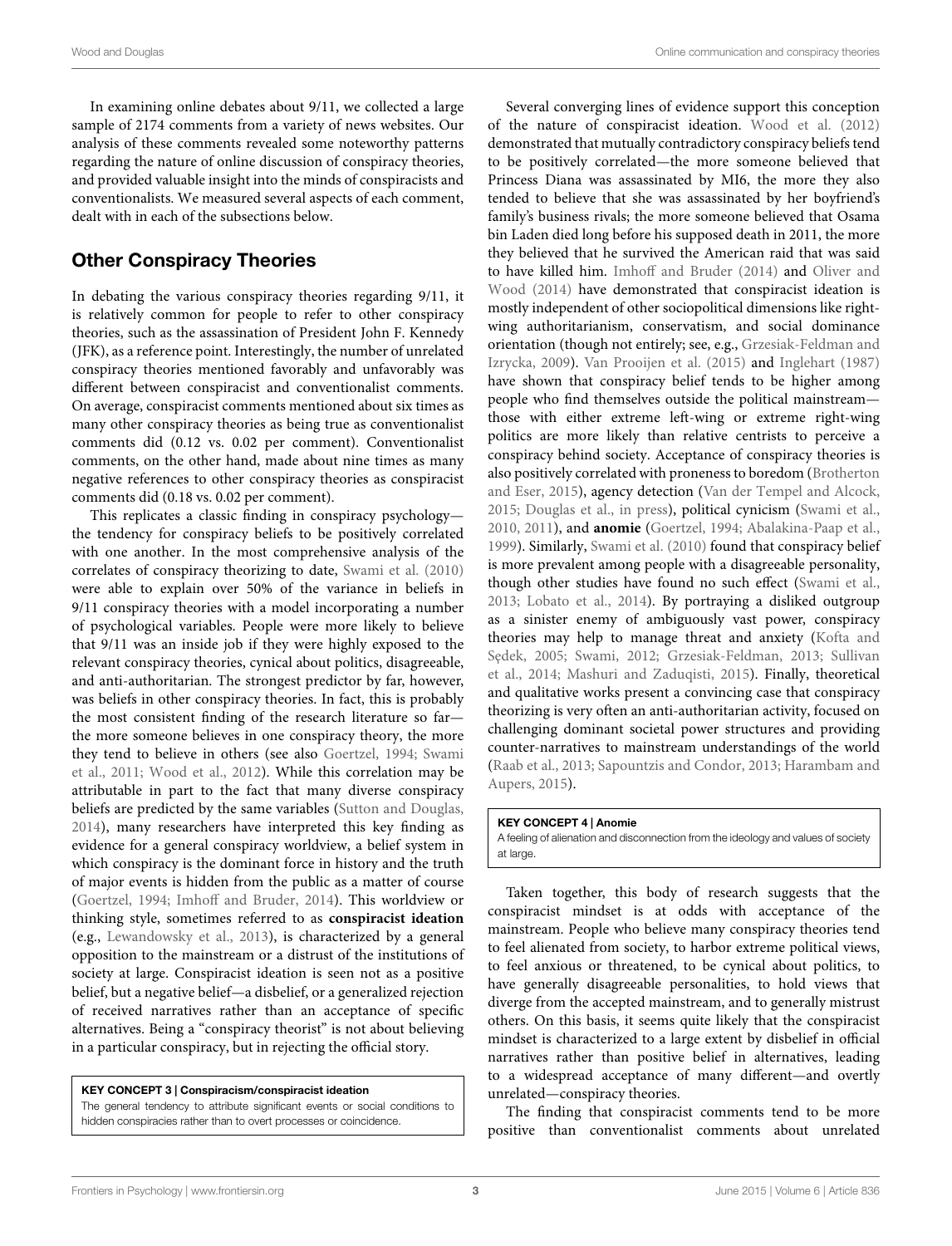Wood and Douglas **Conserverse Conserverse and Conserverse Conserverse Conserverse Conserverse Conserverse Conserverse Conserverse Conserverse Conserverse Conserverse Conserverse Conserverse Conserverse Conserverse Conserve** 

conspiracy theories matches this body of literature, and thereby strengthens our case that quantitative content analysis of online communication can provide valuable information regarding the thought processes of the communicator. When there is minimal information about the audience, as in this case, people use arguments that fit with their broader worldview and thinking style. The Internet is home to a tremendous amount of persuasive communications written in public. Such communications could prove to be an extremely rich source of observational data for future studies. Moving beyond comments on others' work, individual websites or videos could be coded according to a similar scheme. People seem intuitively less likely to make inferences about others' worldviews thereby heightening their likelihood to project—when they are attempting to reach a broad and nonspecific audience, rather than responding to a particular person in a comment or forum post.

Interestingly, there was some variance in the other conspiracy theories chosen by commenters. For the most part, conspiracist comments referred to relatively well-known and comparatively mundane theories regarding assassinations and terrorist plots. The death of JFK was a popular topic, for instance—many conspiracist comments drew parallels between the widelybelieved alternative theories of President Kennedy's assassination [\(Swift, 2013\)](#page-7-7) and theories that 9/11 was likewise carried out in secret by the American power elite. Conventionalist comments, on the other hand, were much more likely to refer to exotic or ridiculous-sounding conspiracy theories, such as a cover-up of the existence of Bigfoot, alien abductions, or reptilian shapeshifters. This raises the possibility that the differences between conventionalist and conspiracist comments were an artifact of rhetorical congruency—naturally, people will pick examples that will support their arguments. However, the opposite approach is also a valid rhetorical strategy. A 9/11 conventionalist who believes that Princess Diana was assassinated may be a more convincing figure to a conspiracist than one who does not believe any conspiracy theories (Maass and Clark, [1984\)](#page-7-24).

# Positive and Negative Argumentation

Based on indications from prior research that the conspiracist worldview has its basis in disbelief in official explanations rather than positive belief in alternatives (e.g., [Wood et al.,](#page-7-5) [2012\)](#page-7-5), we expected to see a particular imbalance in the degree to which commenters used positive and **negative arguments**. Specifically, we predicted that conspiracist comments would contain fewer positive and more negative arguments than conventionalist comments. In agreement with our prediction, conventionalist comments used **positive arguments** about 56% of the time, compared to 31% of conspiracist comments.

#### KEY CONCEPT 5 | Negative arguments

Advancing a position by presenting an argument that contradicts an opposing position: "9/11 was clearly an inside job, since the official story can't explain the collapse of Building 7."

#### KEY CONCEPT 6 | Positive arguments

Advancing a position by presenting an argument that directly supports it: "9/11 was clearly an inside job, since thermite residue in the wreckage of the Twin Towers is conclusive evidence of a controlled demolition."

Negative arguments showed the opposite difference—only 44% of conventionalist comments argued against the opposing interpretation, while 64% of conspiracist comments did the same.

Unlike conventionalists, who mostly provided arguments in favor of their own position, conspiracists overwhelmingly argued against the opposing positions. By our reasoning above, this choice of communicative strategy is not accidental. Rather, it is the sort of argument that conspiracists themselves find most persuasive and it therefore gives a clue as to how they think about the world. The use of negative over positive arguments supports the idea explored above, that the conspiracist worldview is not about belief in particular explanations for events but a disbelief in particular explanations—specifically, in mainstream, received, or official accounts of major events or social conditions. For the most part, alternative accounts of 9/11 and events like it are not initially accepted by conspiracists because they do a good job of explaining the available facts, but because they oppose the account that comes from a disliked or distrusted source and because a conspiracist account fits with a broader conspiracist worldview. Someone who prefers a conspiracist explanation for 9/11 may not have a specific alternative account in mind at all (cf. [Dean, 2002\)](#page-6-11). Rather, if the official account can be discounted, a conspiracy—however, vague—must have been at work. Recent research continues to bear out this general idea. Van Prooijen and Jostmann [\(2013\)](#page-7-25) have demonstrated the importance of feelings of uncertainty in cultivating conspiracy belief; [Einstein and Glick](#page-6-12) [\(2014\)](#page-6-12) have shown that specific elaboration upon conspiracy theory claims appears to decrease belief in them; and [Swami et al.](#page-7-26) [\(2014\)](#page-7-26) have demonstrated that adopting an analytical mindset, one characterized by attention to detail, tends to attenuate conspiracy theory belief. Also, when conspiracy theories are elaborated upon, people with a better grasp of probability and logical reasoning may reject them; correlational research has shown lower conspiracy belief in people who are less susceptible to the conjunction fallacy [\(Brotherton and French, 2014\)](#page-6-13), and lower belief amongst individuals who are less likely to attribute agency and intentionality to environmental factors by default [\(Douglas et al., in press\)](#page-6-8).

Internal politics might also be a factor in the decision to use negative rather than positive arguments to promote conspiracy theories. As noted above, the 9/11 Truth Movement is extremely diverse. Other than the mere existence of a conspiracy and the falsity of the mainstream account, there may be little that everyone in the movement agrees upon. Conflicts within the Truth Movement over topics such as the motives, perpetrators, or details of the execution of the attacks can be intense, and often involve allegations that the other party is working for the conspirators, pushing a misleading conspiracy theory in order to throw well-meaning truth-seekers off the trail (e.g., [Wood,](#page-7-27) [2009;](#page-7-27) [Fox, 2013\)](#page-6-14). Negative arguments avoid this pitfall. All 9/11 conspiracists can agree that the conventional account is false, so criticizing it is uncontroversial. A tendency toward a negative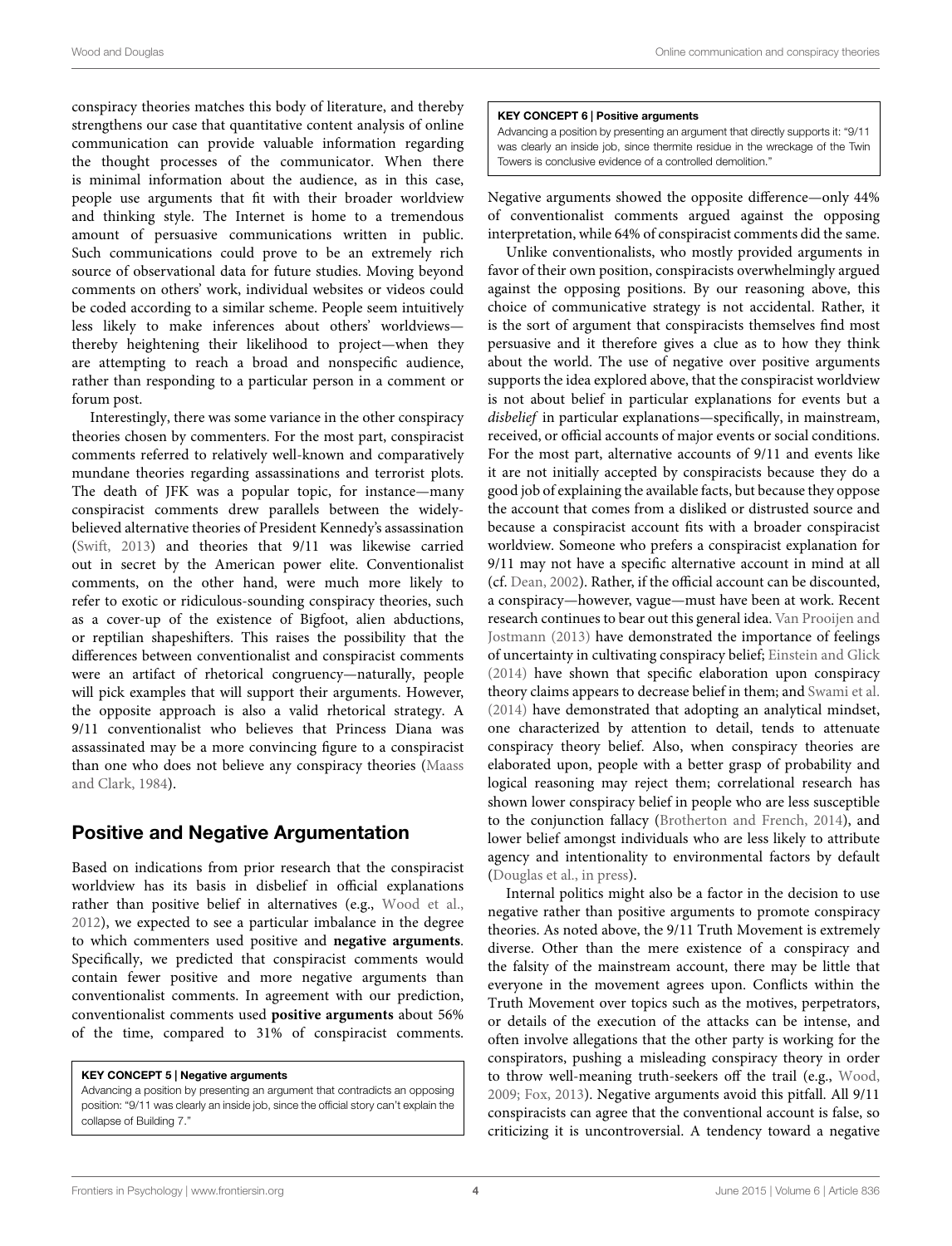argument style allows conspiracists to focus on arguing more with conventionalists and less with each other.

These findings prompt some key questions about the effectiveness and prevalence of positive and negative argumentation. If someone prefers positive to negative arguments or vice versa, is it because they find their preferred type of argument most convincing, or because they find their preferred argument type more accessible and easier to generate? Does the prevalence of negative argumentation in the conspiracy theory world owe its existence to the structure of the conspiracist belief system or to political considerations and a desire for a "big tent" of conspiracy theory? Finally, are positive or negative arguments ultimately more successful? Does it depend on the subject matter? Answering these questions may provide instructive insights into developing effective persuasive communications tailored to their recipients' worldviews, and inform efforts by policy-makers to counter the spread of potentially harmful conspiracy theories, such as those concerning vaccination or global climate change (cf. [Jolley and Douglas,](#page-6-15) [2014a](#page-6-15)[,b;](#page-6-16) [Douglas and Sutton, 2015;](#page-6-17) [Douglas et al., 2015,](#page-6-18) [in press\)](#page-6-8).

## <span id="page-5-0"></span>Mistrust and Powerlessness

Only two comments in the sample of 2174 contained expressions of powerlessness, an insufficient amount for any reasonable analysis. Past research has shown strong connections between conspiracy belief and feelings of powerlessness or loss of control [\(Hamsher et al., 1968;](#page-6-19) [Abalakina-Paap et al., 1999;](#page-6-9) Whitson and Galinsky, [2008\)](#page-7-28). However, powerlessness and a lack of control are not attractive traits to have when attempting to convince others to one's worldview. Expressions of powerlessness may have been in short supply in this sample not because feelings of powerlessness are rare, but because they were suppressed by the demands of the situation.

Expressions of mistrust, however, were not in short supply. Conspiracist comments were more likely to express mistrust (of society, groups, institutions, and specific people) than conspiracist comments were (10.6 vs. 1.4%). This result was as expected. A great deal of research into interpersonal trust indicates that low trust is associated with beliefs in conspiracy theories [\(Hamsher et al., 1968;](#page-6-19) [Wright and Arbuthnot, 1974;](#page-7-29) [Goertzel, 1994;](#page-6-5) [Yelland and Stone, 1996;](#page-7-30) [Abalakina-Paap et al.,](#page-6-9) [1999;](#page-6-9) [Leman and Cinnirella, 2013\)](#page-7-31). Whether trust is a cause, an effect, or both, the relationship seems intuitive. People who trust others are more likely to accept received explanations at face value, and less likely to suspect ulterior motives; likewise, belief that large-scale conspiracies are the driving force in society would not foster a trusting worldview. Projection may also be a factor in interpersonal distrust, since people who rate themselves as more likely to conspire are suspicious that others might do the same [\(Douglas and Sutton, 2011\)](#page-6-3).

# **Hostility**

We rated each comment for hostility on a scale from 1 to 5, and found that conventionalist comments tended to have a higher hostility rating than conspiracist comments (2.08 vs. 1.44 on a 1–5 scale).

Decades of work on the psychology of social influence has shown that minorities are most effective in convincing others of their views if they are calm, consistent, and informative (e.g., [Latané, 1981\)](#page-7-32). Majority groups, on the other hand, can enforce adherence to social norms in a more forceful manner. Opinion polls show that most people in the West do not believe that 9/11 was an inside job [\(WorldPublicOpinion.org,](#page-7-33) [2008\)](#page-7-33)—the conspiracist view is a minority one. Conventionalists, being in the majority, have more flexibility in this regard. While conventionalists can attempt to enforce conformity to the majority viewpoint, conspiracists must provide novel information and attempt to produce internal attitude change rather than outward conformity [\(Latané, 1981\)](#page-7-32). The lowered hostility found for conspiracists indicates that they may have internalized some of the properties of good minority influencers.

Due to the counterintuitive nature of the hostility finding, in a novel analysis for the present article we followed up on our coding with a run of the Linguistic Inquiry and Word Count (LIWC) textual analysis software [\(Pennebaker et al.,](#page-7-34) [2001,](#page-7-34) [2007\)](#page-7-35). Combining all conspiracist comments together revealed an instructive difference from a combined entry of all conventionalist comments: while the two were comparable in most cases (see **[Figure 1](#page-5-0)**), the conspiracist comments used more positive than negative emotional words (1.85% positive vs. 1.58% negative), while the opposite was true for conventionalist comments (1.55% positive vs. 1.74% negative). While this analysis did not reveal the targets of these emotional expressions, this finding is all the more remarkable as the conspiracist comments usually posited a massive, murderous conspiracy something that would seem to justify a great deal of negativity. The fact that conspiracists' negativity was outweighed by conventionalists' is noteworthy.

This finding is somewhat counterintuitive. Conspiracy explanations for events are often stigmatized as the product of mental illness or gullibility [\(Bratich, 2002,](#page-6-20) [2008\)](#page-6-21). Of course, conspiracists can be quite hostile as well, often accusing their rhetorical opponents of naiveté or even complicity in the conspiracy [\(Crane, 2008;](#page-6-22) [Byford, 2011\)](#page-6-1), but in this case the former seems to outweigh the latter. Interestingly enough, however, this finding seems to contradict a previous finding that conspiracy belief is positively correlated with trait hostility [\(Abalakina-Paap et al., 1999\)](#page-6-9). It also runs counter to the stereotype of conspiracists as behaving in an irrational and unbalanced manner [\(Bratich, 2008\)](#page-6-21). However, anonymous online communication is a fairly specific situation, and it is difficult to draw firm conclusions from these results regarding personality traits or more broad tendencies in social interaction. It is quite possible that conspiracist views are correlated with higher trait hostility in general, but that something about the communicative situation provokes an unusually hostile reaction among conventionalists. Regardless, this result should sound a note of caution for conventionalists: hostility is best avoided when trying to convince others of something. Conventionalists tend to overestimate their own rationality and underestimate others', which, as [Klein et al. \(2015\)](#page-7-0) note, may be responsible for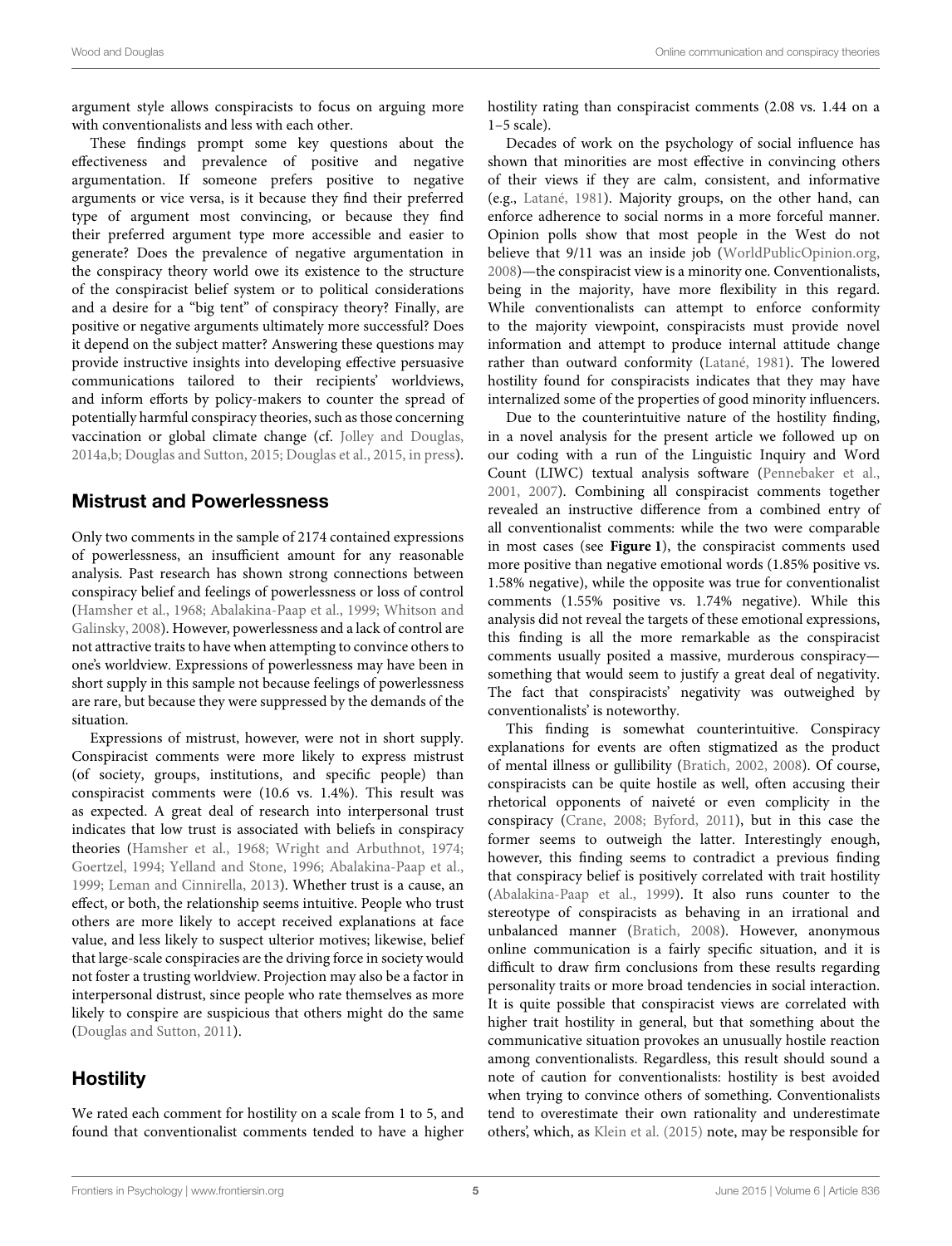

conspiracy theories' unexpected and unnoticed influence upon those who initially reject them [\(Douglas and Sutton, 2008\)](#page-6-23).

# <span id="page-6-9"></span>Usage of "Conspiracy Theory"

<span id="page-6-21"></span><span id="page-6-20"></span><span id="page-6-13"></span><span id="page-6-7"></span><span id="page-6-1"></span>Data analysis indicated a general tendency to avoid the conspiracy theory label. Whether conspiracist or conventionalist, commenters were largely unwilling to apply it to their own beliefs, and would often argue the point if others did so. Evidently, despite endorsing conspiracist explanations, and being sufficiently committed to them to argue about them extensively, people appeared to be motivated to avoid the social stigma associated with the label. In objecting to the label, many commenters characterized it as an intellectual slur used to marginalize dissent and pathologize reasonable suspicion, which is in line with recent scholarly characterizations by [Bratich \(2002,](#page-6-20) [2008\)](#page-6-21), [deHaven-Smith \(2013\)](#page-6-24), and [Husting and Orr \(2007\)](#page-6-25). Recent research has borne out the intuitive idea that such a stigma exists, demonstrating that people tend to view conspiracists as gullible, naive, crazy, and dishonest [\(Klein et al., 2015\)](#page-7-0). However, whether the label is an effective rhetorical weapon is unclear; recent experiments have shown that simply labeling something a conspiracy theory does not reduce belief in it [\(Wood, 2015\)](#page-7-36). This is a prime area for future research.

# <span id="page-6-24"></span><span id="page-6-23"></span><span id="page-6-22"></span><span id="page-6-11"></span><span id="page-6-4"></span><span id="page-6-2"></span><span id="page-6-0"></span>**Discussion**

<span id="page-6-25"></span><span id="page-6-17"></span><span id="page-6-15"></span><span id="page-6-3"></span>In general, the findings of [Wood and Douglas \(2013\)](#page-7-2) provide an instructive insight into the conspiracist mindset. The results are in agreement with past work on conspiracy theories, which indicates that the methodology is a sound one. The arguments that people use may be a reflection of what they find most convincing, which in turn may reveal something about their psychological state.

<span id="page-6-16"></span><span id="page-6-8"></span>Content analysis of online communication has several potential advantages. The amount of raw material publicly <span id="page-6-27"></span><span id="page-6-26"></span><span id="page-6-19"></span><span id="page-6-18"></span><span id="page-6-14"></span><span id="page-6-12"></span><span id="page-6-10"></span><span id="page-6-6"></span><span id="page-6-5"></span>available for such analysis on the Internet is huge. This method also allows investigation of populations that would be averse to filling out questionnaires or participating in laboratory experiments; in fact, people with a high degree of conspiracist ideation are probably such a category. There are, of course, some pitfalls to be avoided as well. Namely, there is some degree of self-presentation at work, as seen in the case of the powerlessness result reviewed above. In addition, the logic of the analysis depends on people using projection to determine which persuasive strategies to adopt. In situations where the person producing the communication knows their audience, they will tailor their message accordingly. In that case, the content of the message would be a reflection of the writer's perception of the audience as well as the writer's own psychological state it is only when there is little or no information about the audience that communications are based mostly on projection [\(Friestad and Wright, 1999;](#page-6-26) [Douglas et al., 2010;](#page-6-27) [Vogel et al.,](#page-7-37) [2010\)](#page-7-37). Researchers must therefore take care to establish whether the communications under analysis are written to a general (and thus projected) audience, or to a specific person known to the author. Moreover, social desirability can play a role in persuasive communication. Feelings of powerlessness are not unheard-of among either conspiracists or conventionalists, yet almost no commenters were willing to state that they felt powerless. This may be because feeling powerless is not an attractive prospect when trying to sell others on adopting a worldview. Given the self-presenting nature of persuasive communication, caution is warranted when drawing conclusions regarding socially undesirable subject matter. It is also worth noting that we have interpreted our results, especially the hostility result, as manifestations of the influences exerted by the situation and the properties of the commenters' belief systems. However, there is a robust literature on individual differences in conspiracy belief (e.g., [Swami et al., 2011;](#page-7-10) [Uscinski, 2014\)](#page-7-38), so it is possible, as in any correlational design, that the arrow of causation points the other way.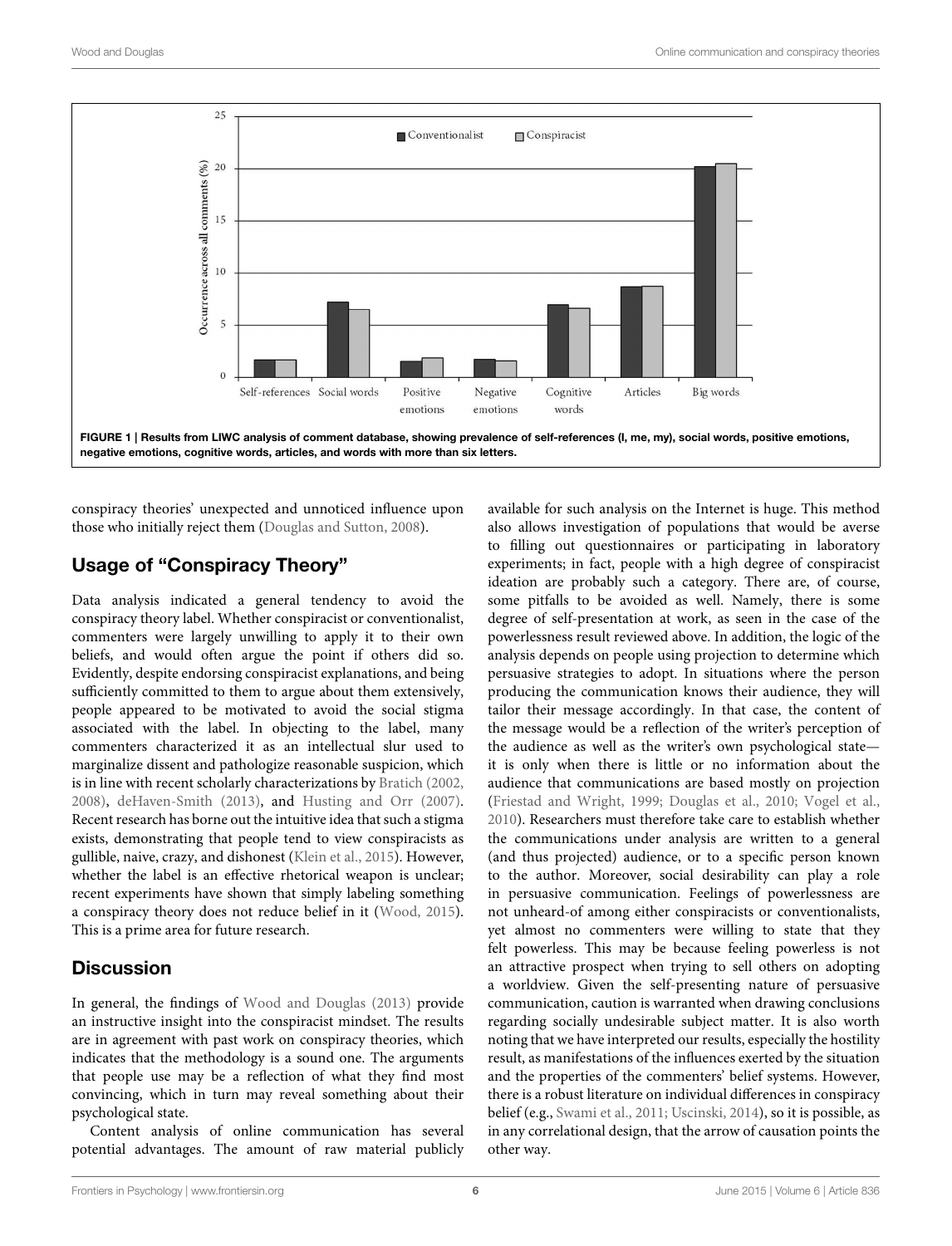<span id="page-7-32"></span><span id="page-7-19"></span><span id="page-7-15"></span><span id="page-7-12"></span><span id="page-7-0"></span>Finally, in any analysis of online discussion, researchers must take care not to over-interpret the findings. We extracted about twice as many conspiracist as conventionalist comments, but due to the self-selecting nature of online discussion this does not match the popularity of 9/11 conspiracy theories in the broader population [\(WorldPublicOpinion.org, 2008\)](#page-7-33). Moreover, there is the potential for prolific individuals to dominate conversation. Although the sample consisted of 2174 comments, these were written by only 1156 unique authors, 321 of whom commented more than once. While our findings were the same when the unit of analysis was authors rather than comments, this will not always be the case, and there is always the potential for "sock puppets," or alternate online identities run by the same person, to interfere with such calculations by creating the appearance of consensus where there is none. In general, researchers should be aware of the peculiarities and pitfalls of Internet commenting culture in order to draw reliable conclusions from an online comment sample.

## <span id="page-7-31"></span><span id="page-7-24"></span><span id="page-7-22"></span><span id="page-7-18"></span><span id="page-7-6"></span>References

- <span id="page-7-4"></span>Abalakina-Paap, M., Stephan, W. G., Craig, T., and Gregory, W. L. (1999). Beliefs in conspiracies. Polit. Psychol. 20, 637–647. doi: 10.1111/0162-895X.00160
- <span id="page-7-13"></span>Bratich, J. Z. (2002). "Injections and truth serums: AIDS conspiracy theories and the politics of articulation," in Conspiracy Nation: The Politics of Paranoia in Postwar America, ed P. Knight (New York, NY: New York University Press), 133–156. doi: 10.2307/3089853
- <span id="page-7-34"></span>Bratich, J. Z. (2008). Conspiracy Panics: Political Rationality and Popular Culture. New York, NY: State University of New York Press.
- <span id="page-7-35"></span>Brotherton, R., and French, C. C. (2014). Belief in conspiracy theories and susceptibility to the conunction fallacy. Appl. Cogn. Psychol. 28, 238–248. doi: 10.1002/acp.2995
- <span id="page-7-23"></span>Brotherton, R., and Eser, S. (2015). Bored to fears: boredom proneness, paranoia, and conspiracy theories. Pers. Indiv. Diff. 80, 1–5. doi: 10.1016/j.paid.2015. 02.011
- Byford, J. (2011). Conspiracy Theories: A Critical Introduction. Basingstoke: Palgrave MacMillan.
- <span id="page-7-3"></span>Crane, I. R. (2008). The Path to a New Reality: Engaging in the Game [Motion picture]. Available online at: [http://www.ianrcrane.co.uk/index.php?](http://www.ianrcrane.co.uk/index.php?act=viewProd&productId=51) [act=viewProd&productId=51](http://www.ianrcrane.co.uk/index.php?act=viewProd&productId=51)
- <span id="page-7-1"></span>Darwin, H., Neave, N., and Holmes, J. (2011). Belief in conspiracy theories: the role of paranormal belief, paranoid ideation and schizotypy. Pers. Individ. Dif. 50, 1289–1293. doi: 10.1016/j.paid.2011.02.027
- <span id="page-7-8"></span>Dean, J. (2002). "If anything is possible," in Conspiracy Nation: The Politics of Paranoia in Postwar America, ed P. Knight (New York, NY: New York University Press), 85–106.
- <span id="page-7-21"></span>deHaven-Smith, L. (2013). Conspiracy Theory in America. Austin, TX: University of Texas Press.
- Douglas, K. M., and Sutton, R. M. (2008). The hidden impact of conspiracy theories: perceived and actual influence of theories surrounding the death of Princess Diana. J. Soc. Psychol. 148, 210–222. doi: 10.3200/SOCP.148.2.210-222
- <span id="page-7-11"></span>Douglas, K. M., and Sutton, R. M. (2011). Does it take one to know one? Endorsement of conspiracy theories is influenced by personal willingness to conspire. Br. J. Soc. Psychol. 50, 544–552. doi: 10.1111/j.2044-8309.2010.02018.x
- <span id="page-7-20"></span>Douglas, K. M., and Sutton, R. M. (2015). Climate change: why the conspiracy theories are dangerous. Bull. Atomic Sci. 71, 98–106. doi: 10.1177/0096340215571908
- Douglas, K. M., Sutton, R. M., Callan, M. J., Dawtry, R. J., and Harvey, A. J. (in press). Someone is pulling the strings: hypersensitive agency detection and belief in conspiracy theories. Thinking and Reasoning.

## <span id="page-7-9"></span>**Conclusions**

<span id="page-7-17"></span><span id="page-7-10"></span>In this project, we have reviewed the findings of a previous study [\(Wood and Douglas, 2013\)](#page-7-2) in the context of existing research into the psychology of conspiracy theories. Consistent with what we expected from prior research, conspiracist comments (relative to conventionalist comments) were less hostile, more likely to make negative arguments, less likely to make positive arguments, and more positive toward unrelated conspiracy theories. These findings support the idea of a broad conspiracist worldview based on disbelief in mainstream or received narratives, and highlight the analysis of online communication as a potentially useful tool for gaining insight into the worldview and assumptions of the persuader.

## <span id="page-7-38"></span><span id="page-7-26"></span><span id="page-7-7"></span>Acknowledgments

<span id="page-7-16"></span>We would like to thank Daniel Jolley for his invaluable contribution to the original study.

- <span id="page-7-25"></span><span id="page-7-14"></span>Douglas, K. M., Sutton, R. M., and Stathi, S. (2010). Why I am less persuaded than you: people's intuitive understanding of the psychology of persuasion. Soc. Influence 5, 133–148. doi: 10.1080/15534511003597423
- <span id="page-7-37"></span>Douglas, K., Sutton, R. M., Jolley, D., and Wood, M. J. (2015). "The social, political, environmental and health-related consequences of conspiracy theories: problems and potential solutions," in The Psychology of Conspiracy, eds M. Bilewicz, A. Cichocka, and W. Soral (Hove: Taylor and Francis), 183–200.
- <span id="page-7-28"></span><span id="page-7-27"></span>Einstein, K. L., and Glick, D. M. (2014). Do I think BLS data are BS? The consequences of conspiracy theories. Polit. Behav. 35, 1–23. doi: 10.1007/ s11109-014-9287-z
- <span id="page-7-36"></span>Fox, D. (2013). Dr. Judy Wood: 9/11 Gatekeeper Extraordinaire. Available online at: [http://donaldfox.wordpress.com/2013/01/20/dr-judy-wood-911-gatekeeper](http://donaldfox.wordpress.com/2013/01/20/dr-judy-wood-911-gatekeeper-extraordinaire/)[extraordinaire/](http://donaldfox.wordpress.com/2013/01/20/dr-judy-wood-911-gatekeeper-extraordinaire/)
- <span id="page-7-2"></span>Friestad, M., and Wright, P. (1999). Everyday persuasion knowledge. Psychol. Market. 16, 185–194.
- <span id="page-7-5"></span>Goertzel, T. (1994). Belief in conspiracy theories. Polit. Psychol. 15, 731–742. doi: 10.2307/3791630
- Grzesiak-Feldman, M. (2013). The effect of high-anxiety situations on conspiracy thinking. Curr. Psychol. 32, 100–118. doi: 10.1007/s12144-013-9165-6
- <span id="page-7-33"></span>Grzesiak-Feldman, M., and Izrycka, M. (2009). Right-wing authoritarianism and conspiracy thinking in a Polish sample. Psychol. Rep. 105, 389–393. doi: 10.2466/PR0.105.2.389-393
- <span id="page-7-29"></span>Hamsher, J. H., Geller, J. D., and Rotter, J. B. (1968). Interpersonal trust, internalexternal control, and the Warren Commission report. J. Pers. Soc. Psychol. 9, 210–215. doi: 10.1037/h0025900
- <span id="page-7-30"></span>Harambam, J., and Aupers, S. (2015). Contesting epistemic authority: conspiracy theories on the boundaries of science. Public Underst. Sci. 24, 466–480. doi: 10.1177/0963662514559891
- Hofstadter, R. (1964). The Paranoid Style in American Politics. Harper's Magazine. [Accessed 14th August 2014].
- Husting, G., and Orr, M. (2007). Dangerous machinery: "Conspiracy theorist" as a transpersonal strategy of exclusion. Symb. Interact. 30, 127–150. doi: 10.1525/si.2007.30.2.127
- Jolley, D., and Douglas, K. M. (2014a). The social consequences of conspiracism: exposure to conspiracy theories decreases the intention to engage in politics and to reduce one's carbon footprint. Br. J. Psychol. 105, 35–56. doi: 10.1111/bjop.12018
- Jolley, D., and Douglas, K. M. (2014b). The effects of anti-vaccine conspiracy theories on vaccination intentions. PLoS ONE 9:e89177. doi: 10.1371/journal.pone.0089177